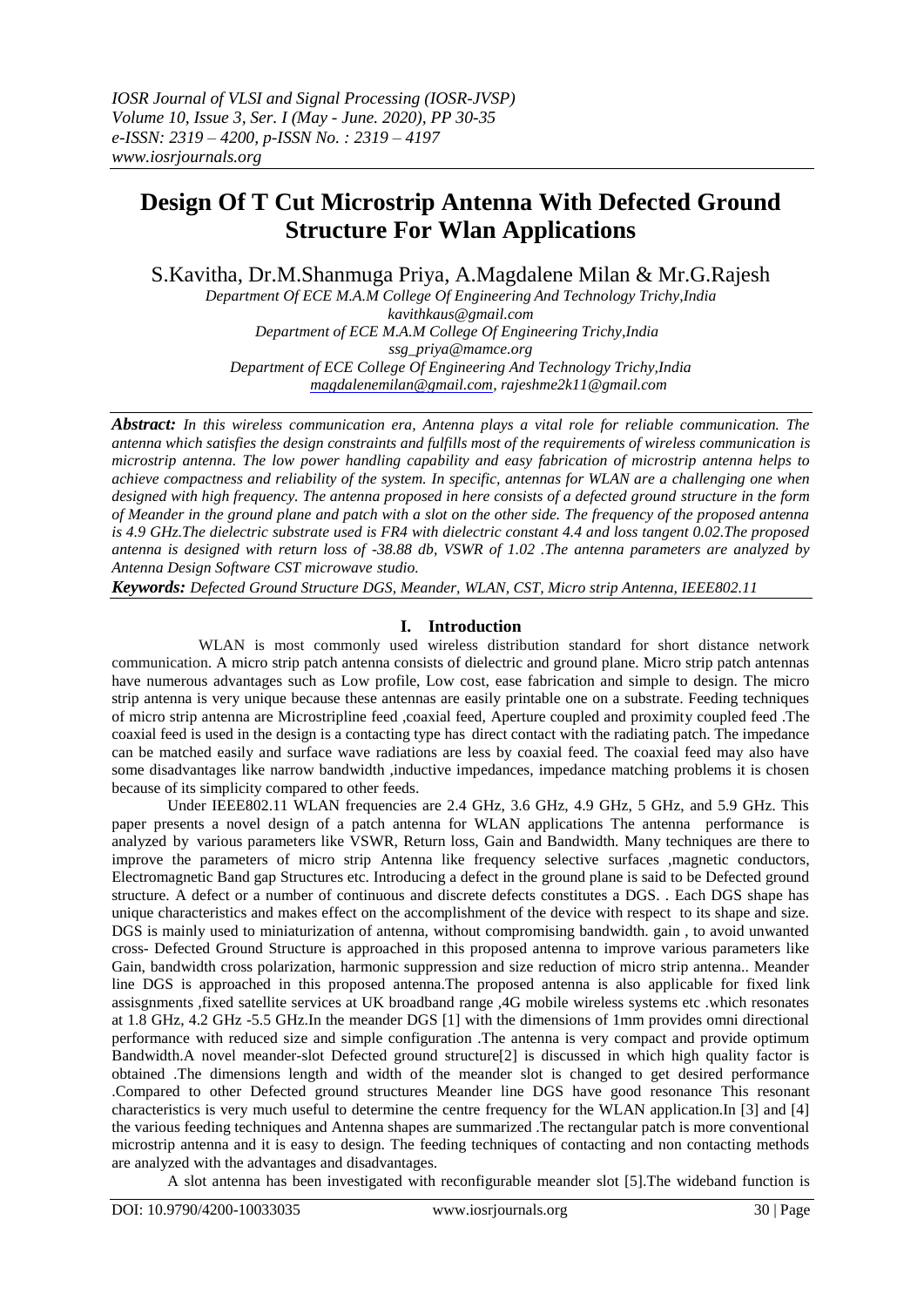achieved through reconfigurable meander DGS integrated with the radiating patch. The side lobes are reduced with good return loss.

## The paper is organized as follows:

Section II describes the Proposed Antenna Design. Section III designates the antenna performance with meander DGS . Section IV endeavors the conclusion and future design considerations.

## **II. Proposed Antenna Design**

In this section, the proposed antenna without T cut is analyzed .The meander DGS with single bend is analyzed with the help of CST. The performance metrics like VSWR, Return loss are measured .The parametric study is done for double bend DGS.The radiating patch is simulated using CST Microwave studio and the parameters are measured. The Antenna with T cut and antenna without T cut were designed and simulated . The DGS with the following dimensions is designed and DGS structure is also simulated and the results were measured.

#### **A. Meander DGS**

In the ground plane the defect is introduced in the form of meander in which the center frequency is not achieved unless the foremost and final cut of the defect covers the edge of the ground plane.This process leads to obtain the center frequency.



**Fig1.** Ground plane with DGS

The performance of DGS is analyzed for meander with single bend with the return loss of -32.529 dB as shown below.

**Fig2.** Meander DGS with Double Bend

Dimensions of the DGS is as Follows:

The length is  $38 \text{mm}^2$  And the width is 25 mm<sup>2</sup>. The results were analyzed for DGS with single bend and Double Bend.The Centre frequency changes by adjusting the length of the DGS as well as changing the meander lines.The defect in the ground plane improves the gain, VSWR and Operating Frequency. The return loss is also less when changing the single bend into Double Bend*.*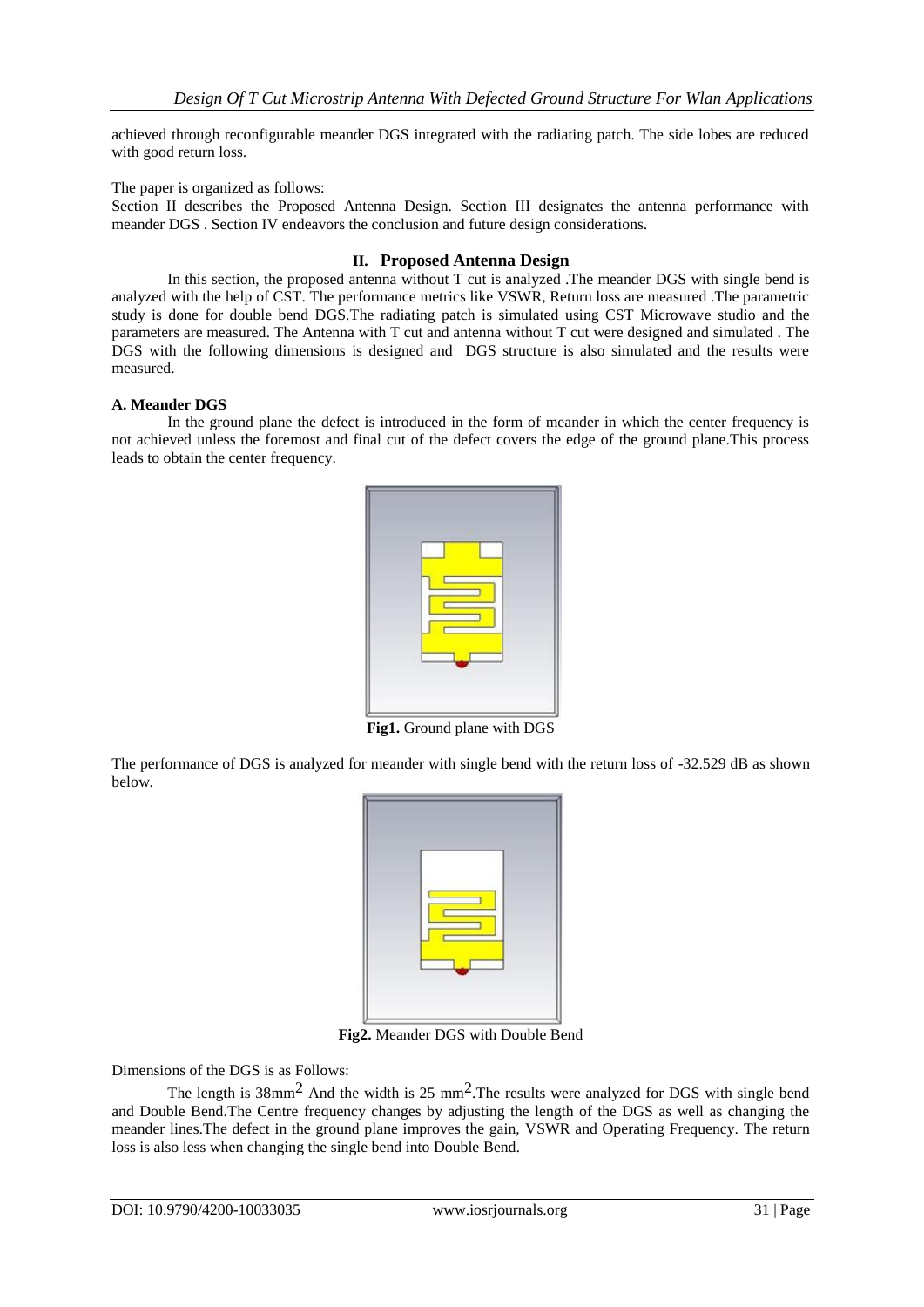# **B. Radiating Patch** :

The radiating patch has the dimensions L=13mm, e=2.4mm, a=7mm, b=2.5 mm, h=0.6mm, c=9 mm, g=  $8.5$ mm,  $d= 12.18$  mm,  $h= 2.5$  mm and  $f = 10.6$  mm. The antenna performance is analyzed with and without the T cut slot in the patch .The parameters of the antenna are also measured for both T cut patch and without T cut Patch.



**Fig3:** Radiating Patch without T cut



| Parameter | Specification     |
|-----------|-------------------|
| a         | 7 <sub>mm</sub>   |
| b         | $2.5 \text{ mm}$  |
| c         | 9 <sub>mm</sub>   |
| d         | 12.18 mm          |
| e         | 2.4 <sub>mm</sub> |
| f         | $10.6$ mm         |
| g         | 8.5 <sub>mm</sub> |
| h         | $0.6$ mm          |

**Fig4:** Radiating Patch with T cut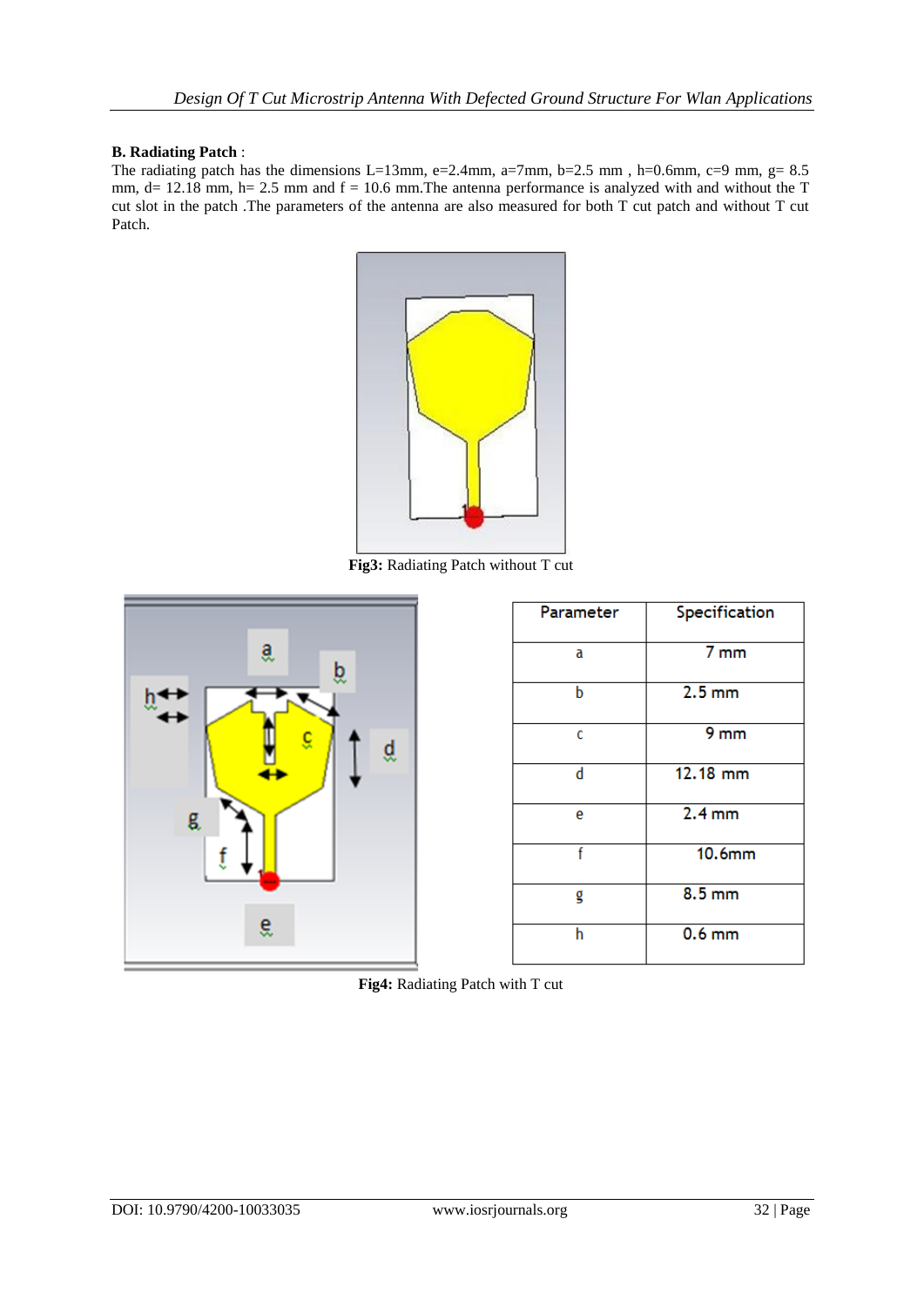

**Fig5:** S11 of Proposed Antenna

The return loss is measured with the centre frequency 4.9 GHz for T cut Micro strip Antenna. The The return loss is -38.88 db with the VSWR of 1.022 The return loss for without T cut is poor with the VSWR is 1.02.The VSWR should be less than 2 is achieved .The substrate FR4 with loss tangent of 0.02 and dielectric constant 4.4 is very easy to simulate and it is very cheaper. The coaxial feed can be fixed in desirable positions in order to get good performance and impedance matching between the patch and feed.

# **III. Simulated Results**

The simulation is done using Antenna software CST microwave studio. The antenna parameters Return loss, Gain , Farfield pattern and Radiation pattern were observed ucing CST microwave studio. The simulated results are as follows:

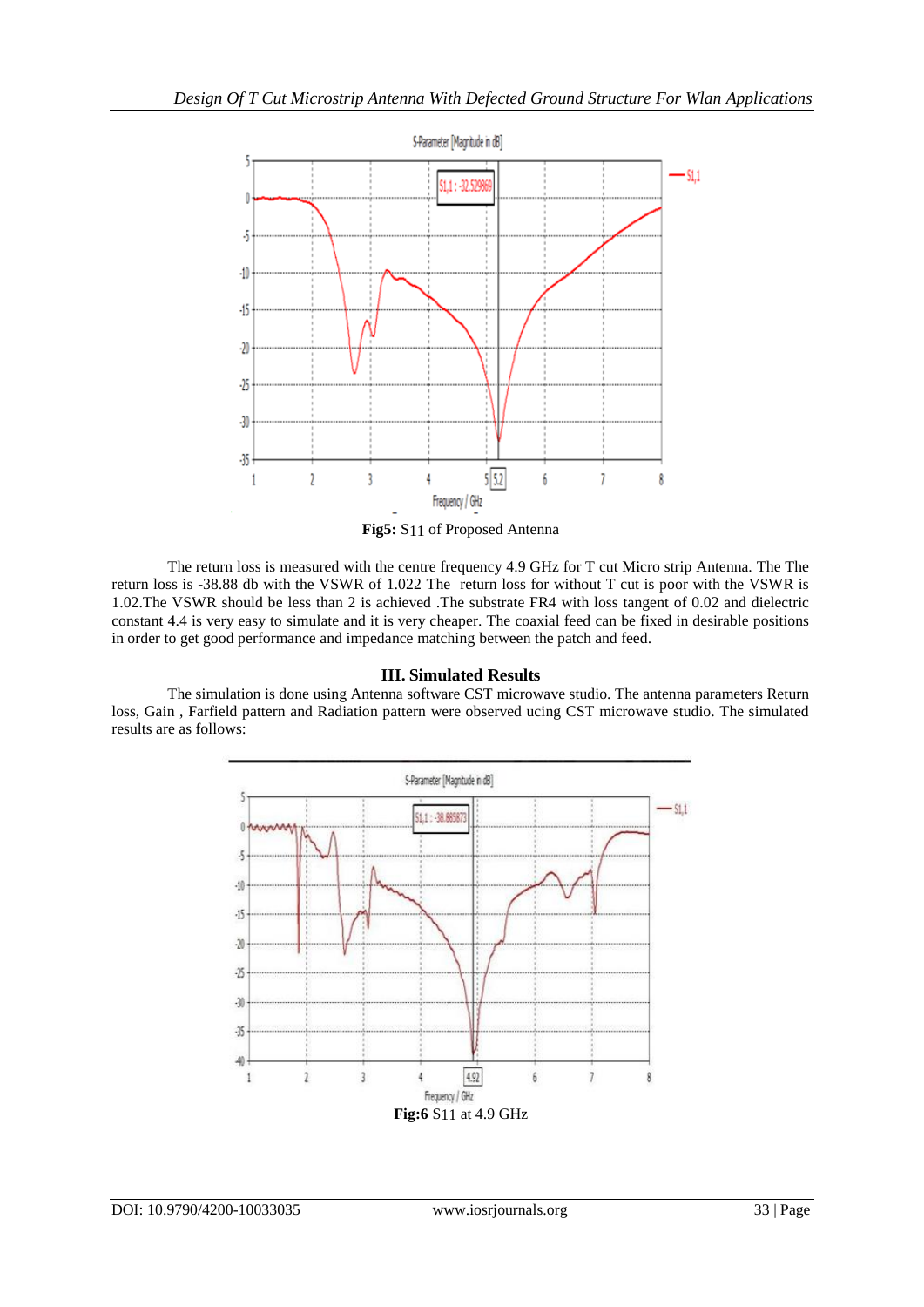